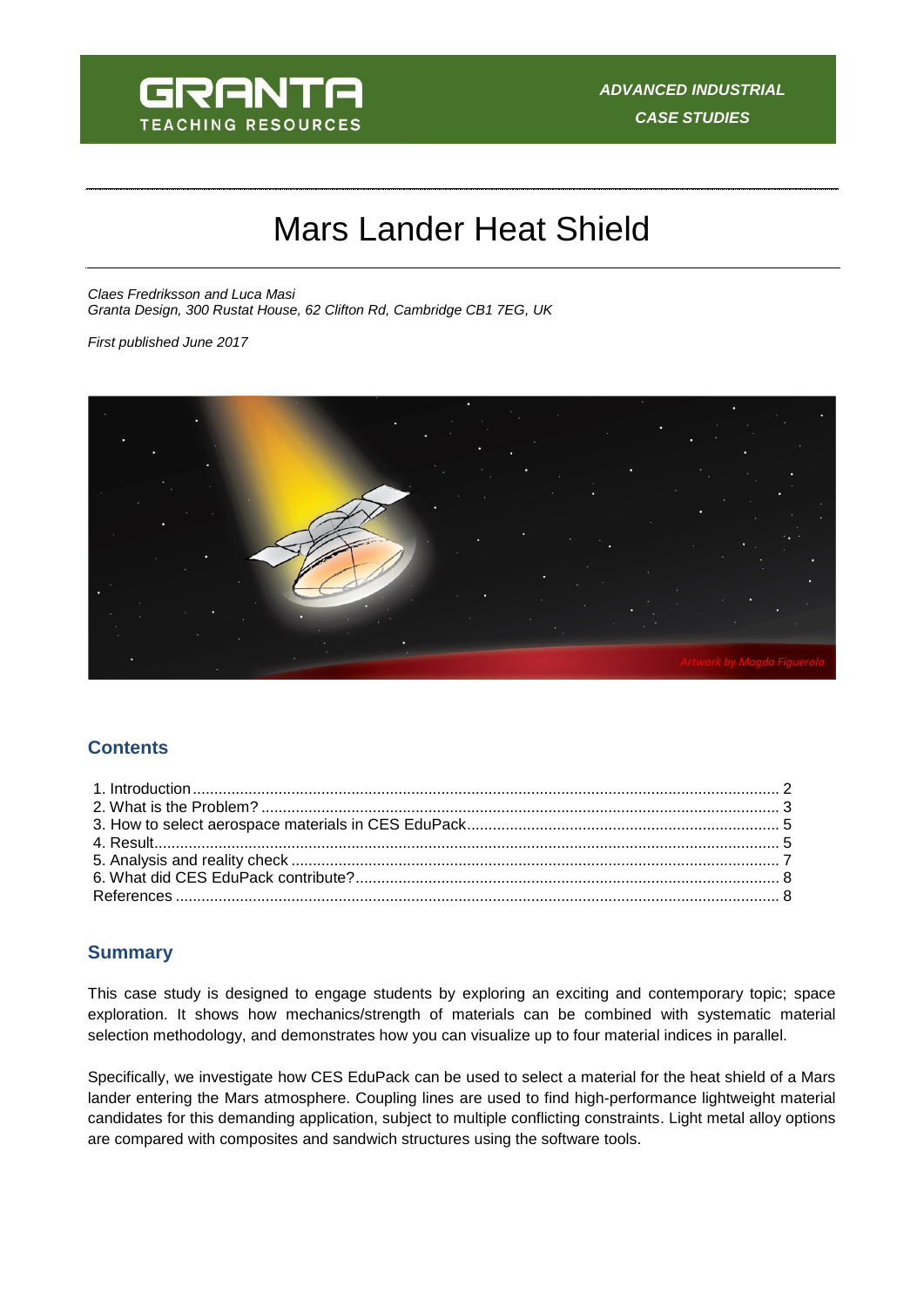## <span id="page-1-0"></span>**1. Introduction**

This is an example of how advanced but engaging case studies can be used to stimulate the interest of engineering students. There is currently enormous interest and activity around Mars exploration and human travel to that planet. The conditions on Mars must be investigated, and in order to do so, Mars landers carrying equipment, such as vehicles (rovers), need to be launched from earth and travel through space with the mission touching down safely in the Mars landscape. Currently, such attempts are made, for example, within the European/Russian *Exomars* programme. Some previous attempts for soft landings has succeeded as early as 1971 (Mars3).



As the vessel approaches the surface of 'the red planet', one of the challenges is to pass through the atmosphere at an initial speed of around 21 000 km/h (13 000 mph), gradually slowing down while heated by friction. Although the Mars atmosphere  $(CO<sub>2</sub>$  and methane) is thinner than the Earth's, the frontal surface temperature of the heat shield is considerable and needs to be reduced from some 1750°C down to 170°C at the inner structure during the descent. Key events and velocities during the retardation are shown below [1].

| Altitude         |           | Speed             |             | Event                                               |
|------------------|-----------|-------------------|-------------|-----------------------------------------------------|
| 121 km           | 75 mi     | 21,000 km/h       | 13,000 mph  | Enter atmosphere                                    |
| 45 km            | 28 mi     | 19,000 km/h       | 12,000 mph  | Peak heating                                        |
| 11 km            | 6.8 mi    | 1,700 km/h        | $1,100$ mph | Parachute deployed                                  |
| 7 km             | 4.3 mi    | 320 km/h          | 200 mph     | Lower heat shield eject and doppler radar activated |
| $1.2 \text{ km}$ | $0.75$ mi | 240 km/h          | $150$ mph   | Upper heat shield and parachute ejected             |
| $1.1 \text{ km}$ | $0.68$ mi | 250 km/h          | $160$ mph   | Retro-rockets on                                    |
| 2 <sub>m</sub>   | $6.6$ ft  | 4 km/h            | $2.5$ mph   | Retro-rockets off                                   |
| 0 m              | 0 ft      | $10 \text{ km/h}$ | $6.2$ mph   | Touch down on crumple bumper underneath spacecraft  |

To withstand the high temperatures, the lander needs to be equipped with a Thermal Protection System (TPS). This is a heat shield, approximately shaped as a spherical cap that needs to bring down the frontal surface temperature during the descent by around 1600°C. The TPS of the Exomars lander is comprised of 90 tiles with seven different tile shapes and thicknesses, each consisting of outgassed *Norcoat Lige* bonded with silicone glue. Norcoat [2] is an elastomer material combining a cork powder and phenolic resin ablator, applied at thicknesses of 8 to 18 millimeters, depending on the areas of the heat shield. Norcoat keeps the internal temperature of the underlying material below 170°C and further insulation reduces the internal temperatures of the lander to around 50°C. The heat shield is ejected before the actual landing, but needs to sustain its integrity until then.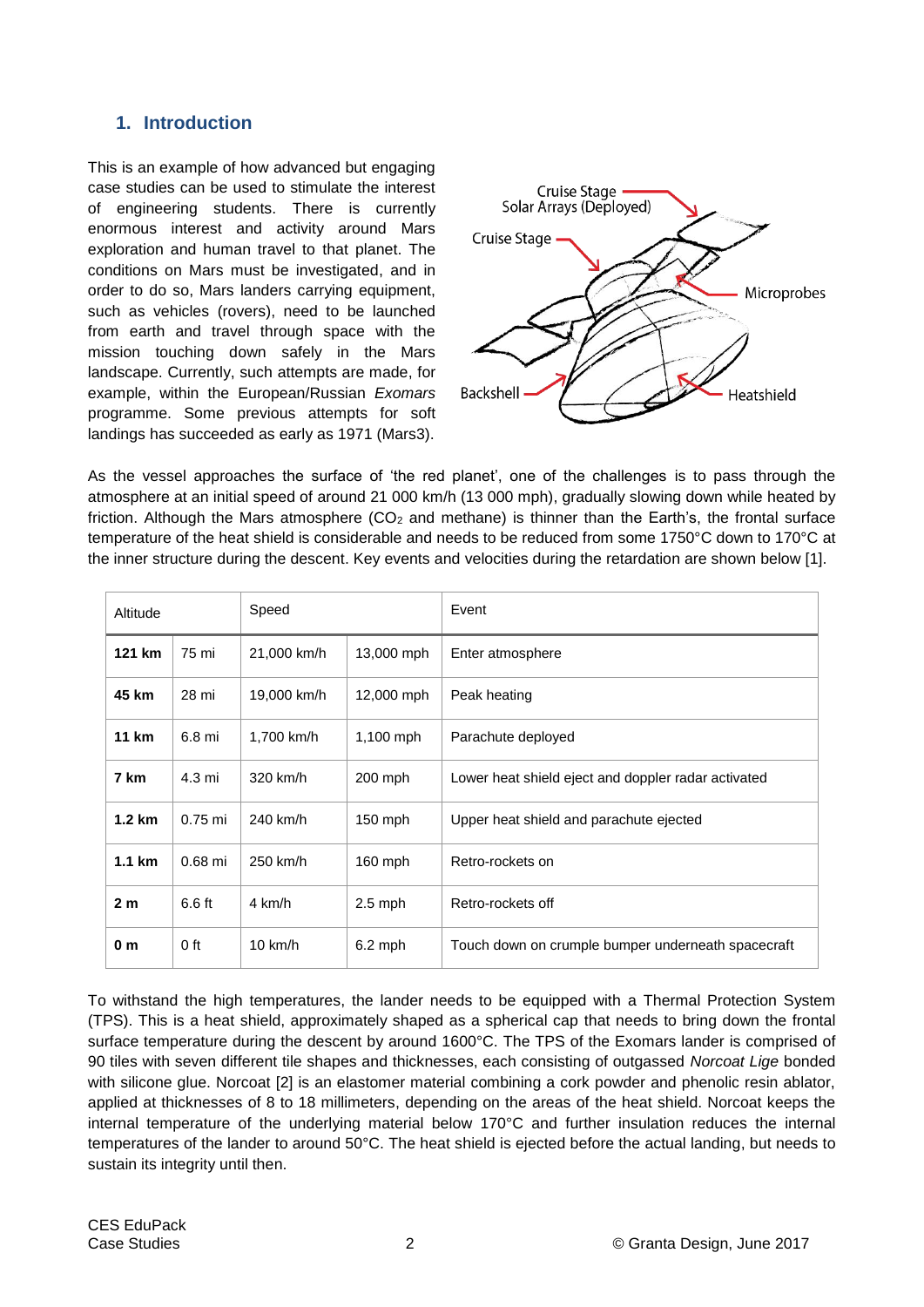The structural components are made of Aluminum sandwich structures with Carbon Fiber Reinforced Polymer (CFRP) skins. The surface platform has a mass of about 300 kilograms and consists of a crushable structure on its bottom side. The processes occurring at the heat shield material include charring, melting and sublimation on the one hand, and pyrolysis on the other. Pyrolysis creates the gases that are blowing outward and create the desired blockage of convective and catalytic heat flux. The radiative heat flux is reduced by introducing carbon compounds into the boundary layer gas which make it optically opaque.



*Image: ESA (CC BY-SA 3.0 IGO)*

The US Mars Science Laboratory (MSL) spacecraft is protected during the intense heating environment as it enters the Mars atmosphere by an Ames-developed Phenolic Impregnated Carbon Ablator (PICA) [3]. This is a thermal protection material that won the 2007 NASA Invention of the Year. PICA is a material for heat shields only slightly denser than balsa wood, designed to protect a spacecraft during fiery entry into planetary atmospheres. Prior to MSL, the Stardust sample return capsule used a PICA heat shield.

## <span id="page-2-0"></span>**2. What is the Problem?**

We will approximate the shape of the lander heat shield with a spherical cap. Our main objective is to minimize mass of the structural part (not the thermal barrier), subject to constraints. There are four material indices (derived below) that may be useful. These reflect *constraints* for:

- **Deflection** (stiffness)
- **Buckling** (stiffness)
- **Strength** (yield)
- **Damage** (fracture)

They will help us to explore the mechanical problem in a *property chart*. We use standard equations from mechanics and strength of materials to support this goal (see, *e.g.,* Roark [4]). In the selection part, we consider only the materials included in the *Aerospace* data-table, which can be viewed as an additional constraint. A final constraint (thermal) is that the maximum service temperature is set to be at least 170°C.

For the *objective*, to minimize the mass, *m*, for a spherical cap, we consider the top part of a thin sphere of radius *R* and thickness *t*. The density is denoted  $\rho$  and the half-central angle  $\theta$ . The mass is given by:

$$
m=2\pi R^2(1-\cos\theta)t\rho
$$

[eq. 0]

Since we will treat thickness as the design variable, we eliminate *t* to enable a free material choice. Expressions for *t* to substitute into eq. 0 can be derived for each of the constraints listed above.

The case study has been inspired by an exercise prepared by Dr Tom Dragone, Orbital Science Corporation, and Professor Kevin Hemker of the Engineering Department, Johns Hopkins University. Some of the input data and the derivations of material indices draw from their scenario. We will use  $R=1.8$  m and  $\theta=35^\circ$ .

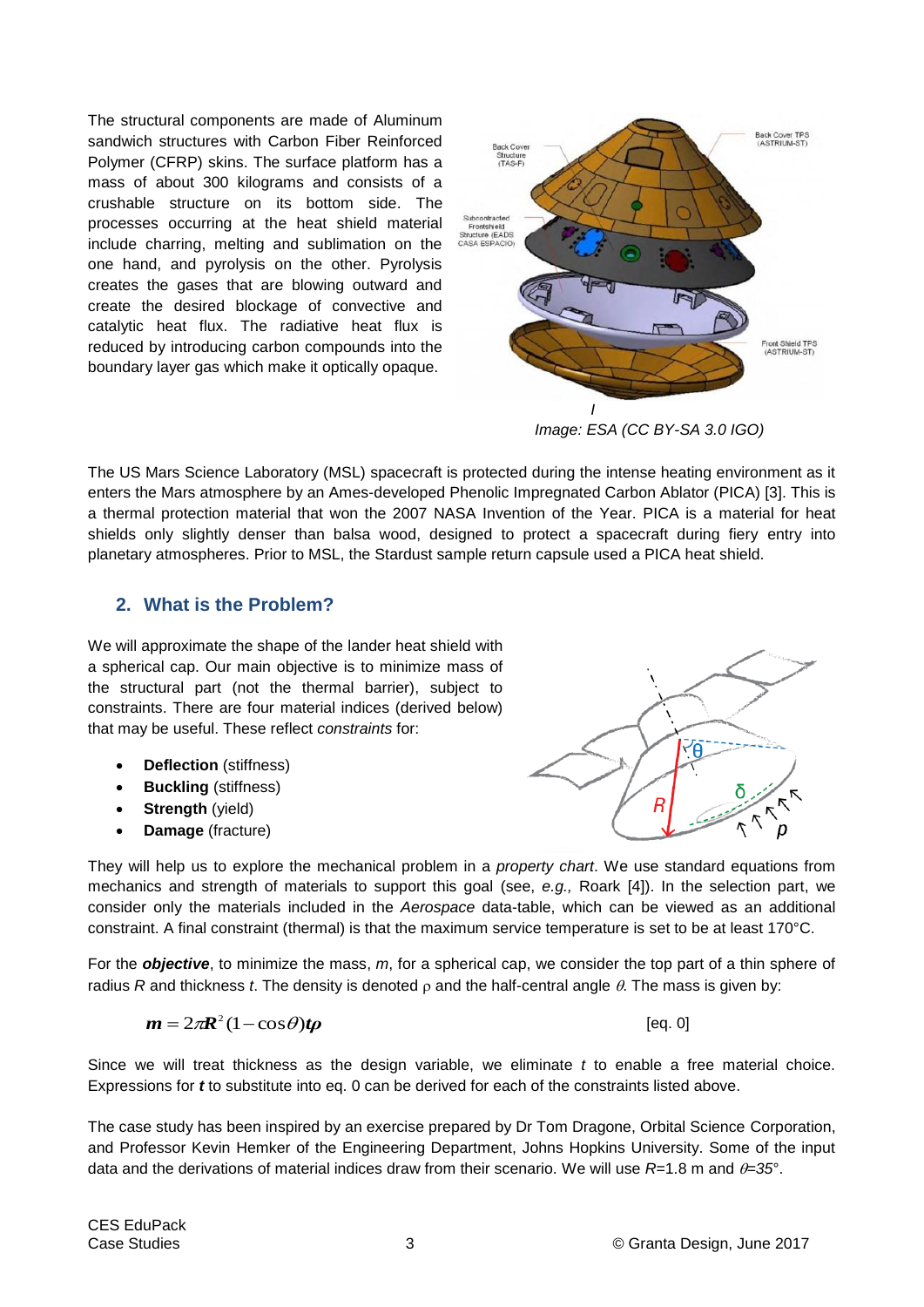#### **A. Deflection**

From basic equations [4] defining deflection,  $\delta$ , caused by external pressure,  $p$  (as shown in the schematic illustration above), the material thickness can be derived as:

$$
\delta = \frac{pR^2}{2Et} \le \delta_{\max} \qquad \Rightarrow \qquad t \ge \frac{pR^2}{2E \delta_{\max}} \qquad \qquad \text{[eq. 1]}
$$

Where *E* is the Young's modulus. Using this equation to eliminate the free design variable, *t*, from the objective, eq. 0, results in an expression that represents a lower limit to *m*:

$$
\boldsymbol{m}_{\scriptscriptstyle{1}} \geq \pi \frac{\boldsymbol{p}}{\delta_{\scriptscriptstyle{\text{max}}}} \boldsymbol{R}^4 (1 - \cos \theta) \frac{\rho}{\boldsymbol{E}}
$$

In order to minimize m, we thus need to find a material that minimizes the material index:  $\left| M_+\right| = \frac{P}{E}$ 

#### **B. Buckling**

The cap is under compressive load from the atmospheric resistance and must withstand stress up until the critical pressure [4]:

$$
p \leq kE \frac{t^2}{R^2} \qquad \qquad \Rightarrow \qquad t \geq \sqrt{\frac{p}{kE}} R \qquad \qquad \text{[eq. 2]}
$$

The parameter *k* can be calculated from an empirical relationship specified elsewhere (see ref 4, Table 15.2) and depends on the geometry of the heat shield. It may also include a safety factor, *S<sup>f</sup>* (typically 1.5 for aerospace applications). Here we put *S*<sub>f</sub>=1. If eq. 2 is used to eliminate the design parameter in eq. 0, then:

$$
\boldsymbol{m}_{2} \geq \frac{2\pi}{\sqrt{\boldsymbol{k}}} \sqrt{\mathbf{p}} \boldsymbol{R}^3 (1 - \cos \theta) \frac{\boldsymbol{\rho}}{\sqrt{\boldsymbol{E}}}
$$

In order to minimize m, we now need to minimize the material index:  $|\bm{M}|_2 = 1$ 

#### **C. Strength**

To express the strength constraint, the regular equation for the lateral stress in a sphere under external radial pressure can be used:

$$
\sigma = \frac{pR}{2t} \le \sigma, \qquad \Rightarrow \qquad t \ge \frac{pR}{2\sigma_y} \qquad \qquad \text{[eq. 3]}
$$

Substituting this expression into eq 0 to eliminate *t* results in a lower limit of the mass:

$$
m_{3} \geq \pi p R^{3} (1 - \cos \theta) \frac{\rho}{\sigma_{y}}
$$

In order to minimize m this time, we need to minimize the material index:  $\left| M_{\frac{1}{3}} = \frac{\rho}{\pi} \right|$  $\sigma_{l}$ 

*E*  $\rho$ 

 $\rho$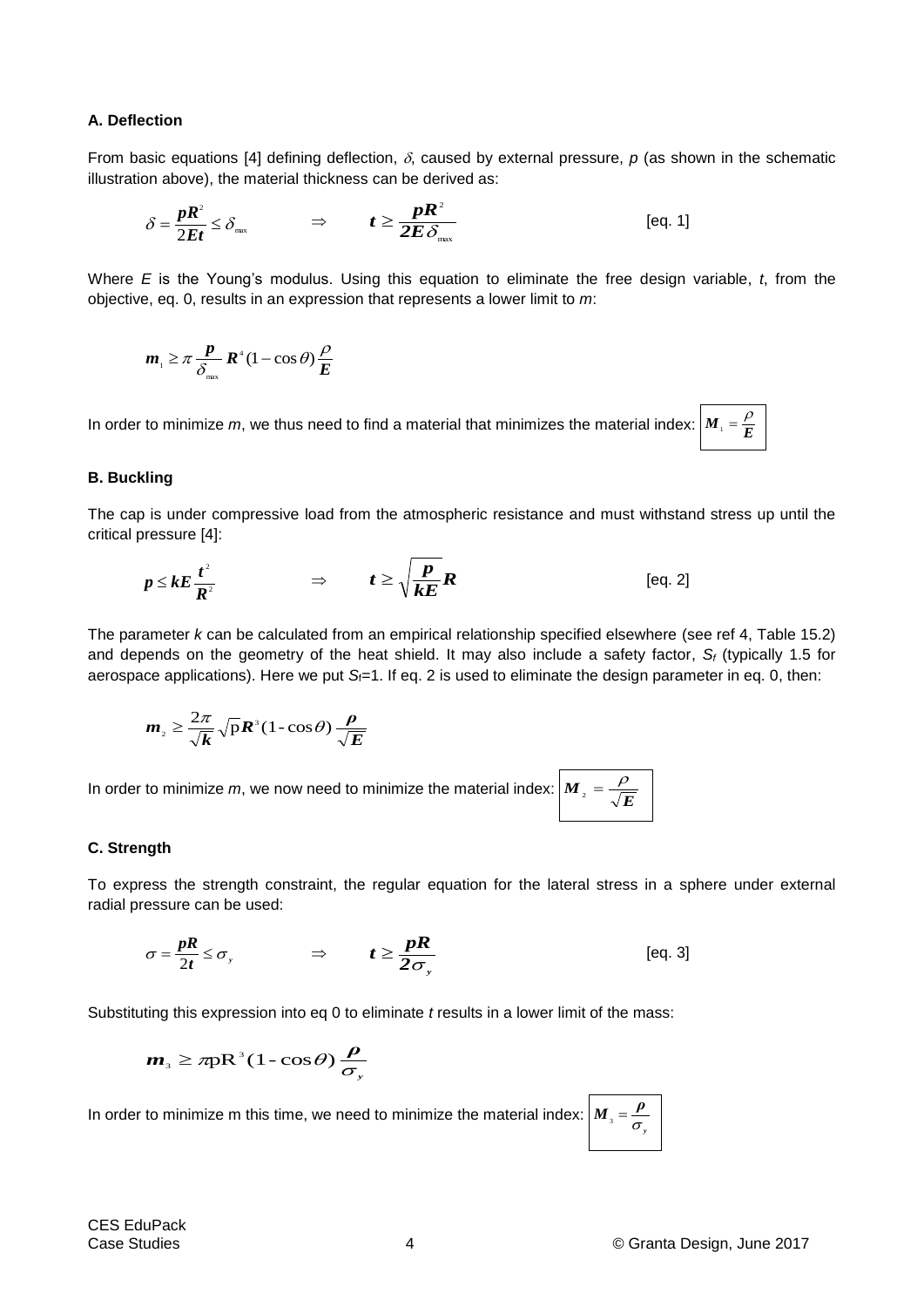#### **D Damage**

The damage criterion is connected with the fracture toughness  $K_{\atop l c}$ . Substituting the yield stress at the critical crack length, using eq. 3, gives a requirement on *t*, to avoid crack propagation:

$$
\sigma \sqrt{\pi a_{\rm c}} = \frac{pR}{2t} \sqrt{\pi a_{\rm c}} \leq K_{\rm lc} \qquad \Rightarrow \qquad t \geq \frac{pR \sqrt{\pi a_{\rm c}}}{2K_{\rm lc}} \qquad \qquad \text{[eq. 4]}
$$

Substituting this expression into eq. 0 to eliminate *t* finally results in the following lower limit of the mass:

$$
\boldsymbol{m}_{4} \geq \pi^{\frac{3}{2}} \boldsymbol{p}_{\sqrt{\boldsymbol{a}_{e}}} \mathbf{R}^3 (1 - \cos \theta) \frac{\boldsymbol{\rho}}{\boldsymbol{K}_{\mathrm{le}}}
$$

In order to minimize *m* in this last case, we thus need to minimize the material index: <sup>4</sup> **K**<sub>10</sub>  $M_{\textrm{A}} = \frac{\rho}{K}$ 

#### <span id="page-4-0"></span>**3. How to select aerospace materials in CES EduPack**

To investigate potential materials, we follow the rational selection methodology by Ashby *et al.* [5], illustrated schematically in the diagram below. The *Function* will be to resist the mechanical forces during the entry into the Mars atmosphere. As mentioned above, we will use Level 3 of the *Aerospace database* and add the *thermal constraint* of *Maximum Service Temperature* > 170°C. The four *mechanical constraints* are integrated into the objective (minimize mass) resulting in the material indices derived above.

The selection is started by clicking **Chart/***Select* in the main toolbar and choosing *Aerospace materials*. This results in an initial subset of more than 700 materials, mainly metal alloys and composites. The subset of all Aerospace materials is plotted in two coupled property charts. One with M2 *vs* M1 and the other (by clicking Chart/Select again) with M4 *vs* M3. To plot material indices on the axes, the *advanced* option of the *Chart* stage is used.

The first two material indices represent stiffness-related constraints that limits the lightweighting efforts. A selection line can be drawn for each index (see chart below; red for buckling and blue for deflection) and the best materials for each job is the one with the lowest value of M as its selection lines are moved towards zero. However, a material that performs well in one index, allowing a low value for the mass, may still perform poorly in the other index, preventing the mass to be reduced. That's why we use selection coupling lines.



Ic

### <span id="page-4-1"></span>**4. Result**

An important point in lightweighting is that the lower limits in mass according to all constraints should match, so that none of the indices fail before the other. In the first case,  $m_1=m_2$ , or, put more clearly, the point where the material fails simultaneously by both constraints. This compromise can be represented by a coupling line. The coupling line can be expressed in terms of M1 and M2 (at the limit of equality):

$$
m_1 \geq \pi \frac{p}{\delta_{\max}} R^4 (1 - \cos \theta) M_1
$$
\n
$$
m_2 \geq \frac{2\pi}{\sqrt{k}} \sqrt{p} R^3 (1 - \cos \theta) M_2
$$
\n
$$
m_3 \geq \frac{\sqrt{p} \sqrt{k} R}{C_c} M_1
$$

CES EduPack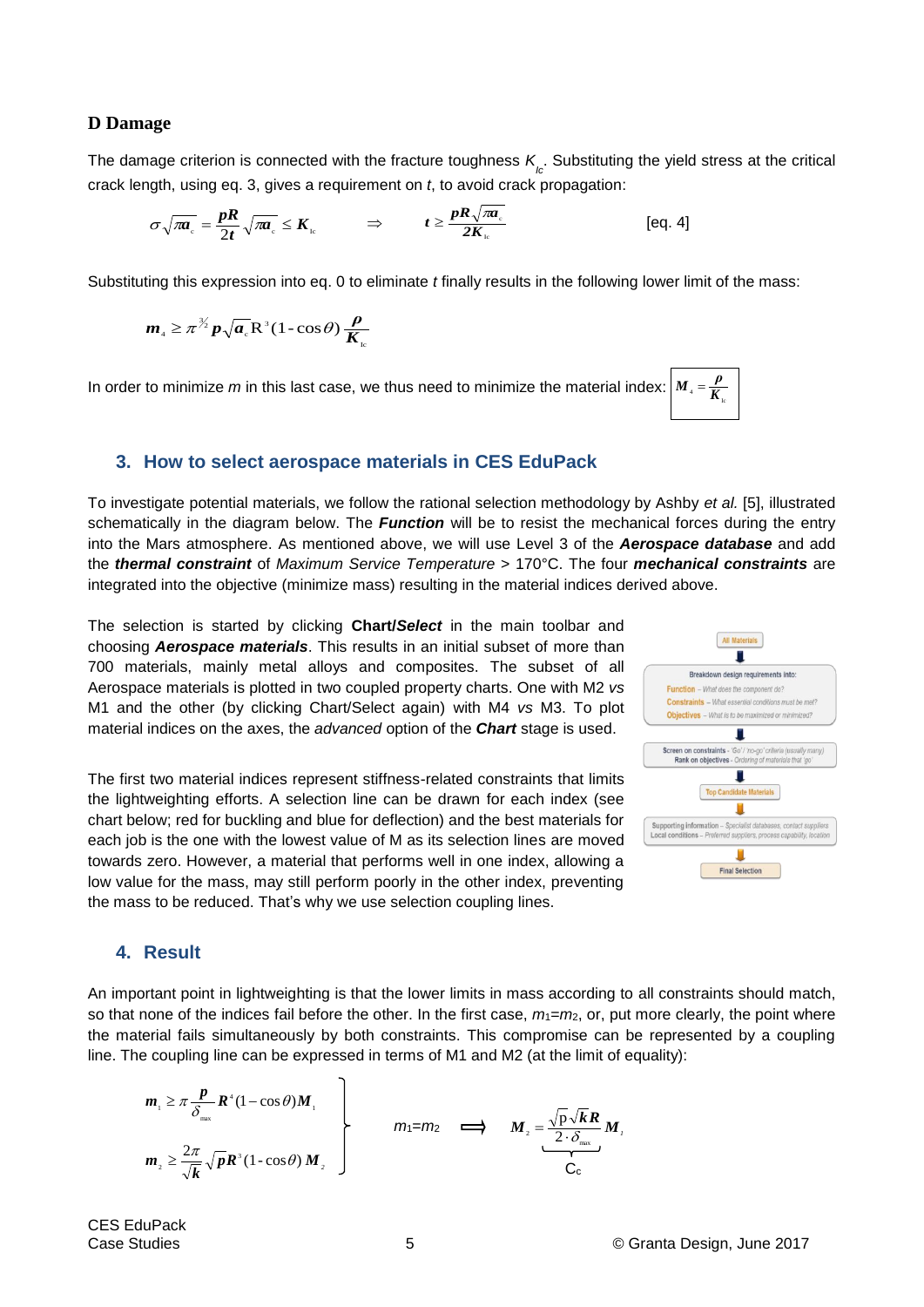

We have used  $p=0.000041368$  GPa (6 psi),  $k=0.17$ , and  $\delta=0.001$  m, to get a coupling constant: C<sub>c</sub> = 2.387

The best performing materials, so far, are the ones with the lowest index values, within the two selection lines crossing at a point on the coupling line. The coupling line is a display line with slope 1 (because of the logarithmic axis scales) and the position, determined by  $C_c = 2.387$ , is fixed by setting line properties (*e.g.*, by right-clicking this line), specifying a point with the coordinates (1, 2.387), as shown in the Figure above. In this chart, there are around 80 materials within the selected area.

These are mainly carbon fibre reinforced thermosets and Beryllium alloys. At this stage, we realize that it is unrealistic to fully use the unidirectional (isotropic) properties of the fibre composites, because of the geometry of the heat shield and how it is manufactured. We therefore add a filter to screen out all unidirectional materials in a *Limit* stage, and settle for the woven, quasi-isotropic and biaxial lay-ups, etc. that give more realistic values of the lateral properties. This is done by unclicking the unidirectional option in the Composition overview for *Fiber/reinforcement form* (and possibly some other forms as well).

| <b>v</b> Composition overview                       |   |                                                |
|-----------------------------------------------------|---|------------------------------------------------|
| Form                                                |   |                                                |
| Material family                                     |   |                                                |
| <b>Base material</b>                                |   |                                                |
| % filler (by weight)                                | œ | $\%$                                           |
| Filler/reinforcement                                |   |                                                |
| Filler/reinforcement form                           |   | Not applicable (unfilled), Short fiber (<5mm), |
| Additive                                            |   | Select all                                     |
| Composition detail (metals, ceramics and glasses)   |   | Not applicable (unfilled)<br>罓                 |
| Composition detail (polymers and natural materials) |   | Short fiber (<5mm)                             |
| > Price                                             |   | Long fiber (>5mm)<br>Й                         |
| Physical properties                                 |   | Woven fabric<br>罓                              |
| Mechanical properties                               |   | Non-crimp fabric<br>☑                          |
|                                                     |   | Unidirectional lay-up                          |
| Impact & fracture properties                        |   | Σ<br>Biaxial lay-up                            |
| > Thermal properties                                |   | Quasi-isotropic lay-up<br>Ø                    |
| Electrical properties                               |   | Random mat                                     |
|                                                     |   | ₽<br>Directional mat                           |

The second chart shows materials indices M3 and M4, with a coupling line. In the same way as for the previous chart, we create the coupling line, at which failure occurs at the same point for the two constraints reflected in M3 and M4. That is, where  $m_3 = m_4$  at the lower limits of the indices:

$$
\begin{array}{ccc}\n m_{3} \geq \pi \mathbf{R}^{3} (1 - \cos \theta) \mathbf{M}_{s} \\
m_{4} \geq \pi^{3/2} \mathbf{p} \sqrt{\mathbf{a}_{c}} \mathbf{R}^{3} (1 - \cos \theta) \mathbf{M}_{4}\n \end{array}\n \qquad\n \begin{array}{ccc}\n m_{3} = m_{4} & \implies & M_{4} = \frac{1}{\sqrt{\pi} \sqrt{\mathbf{a}_{c}}} \mathbf{M}_{s} \\
\frac{1}{\sqrt{\pi} \sqrt{\mathbf{a}_{c}}} \mathbf{M}_{s}\n \end{array}
$$

Instead of two selection lines, we now use a selection box for the job, putting one corner on the coupling line. Again, the slope is 1 and the position of the line is determined by the coupling constant. The critical crack length to use depends on the size of defects that can be detected by testing. In this case, we will use a value of the critical crack length of  $a<sub>c</sub>=0.001$  m, resulting in a coupling constant of  $C<sub>c</sub>=17.84$ .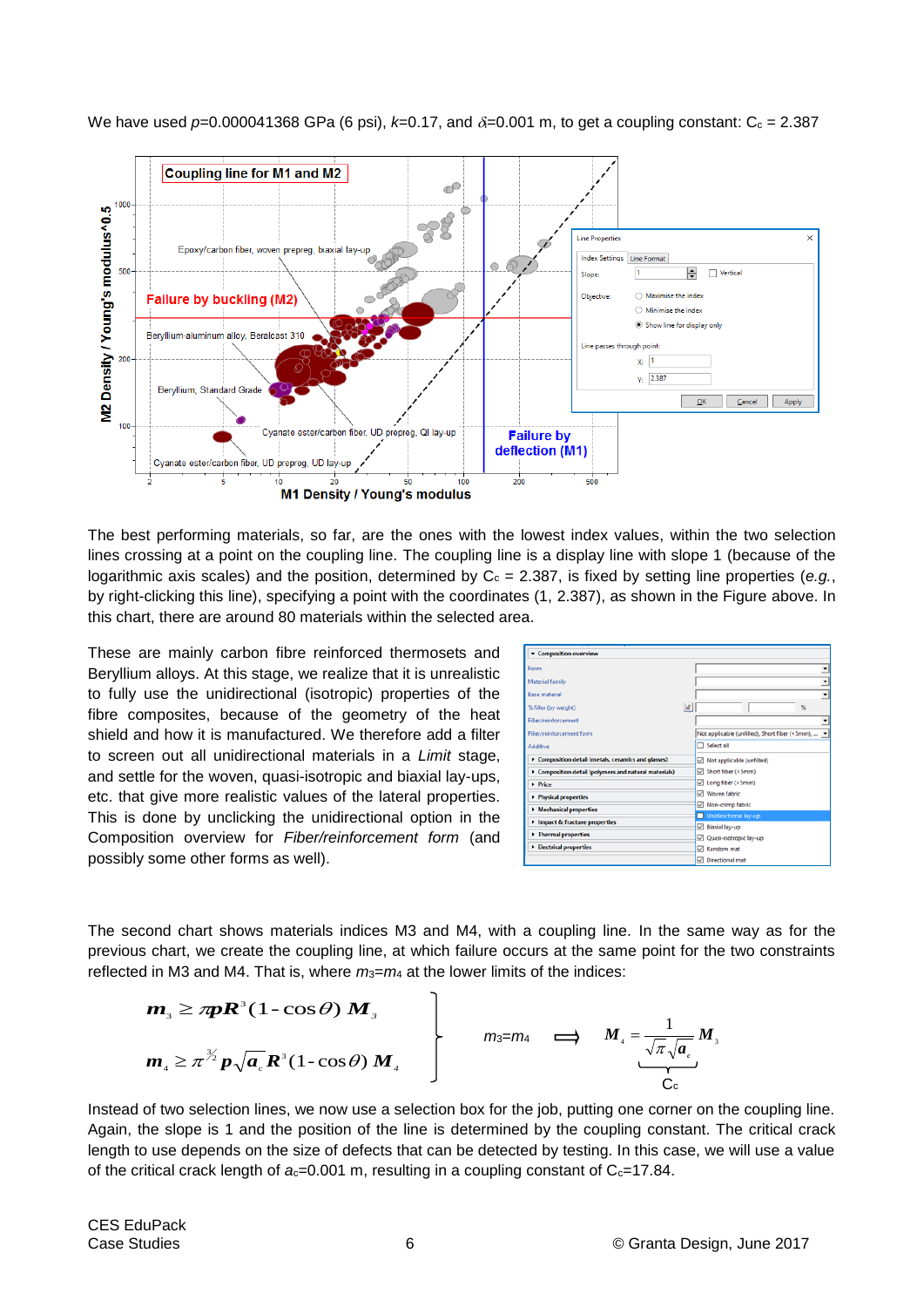The resulting materials are now determined by the two coupled charts and the candidates should perform well in both of these. Ideally, their masses should also match. In this case, we simply reduce the combined number of materials that pass the second selection to around 25, which includes Beryllium in the results.



# <span id="page-6-0"></span>**5. Analysis and reality check**

The resulting materials are suggestions that should be scrutinized and discussed further. Are the parameters that we have used realistic? How can the coupling between the two charts be tackled? What about the sandwich panels used for the heat shield in the real Mars landers?

The optimal coupling between the two charts is something that could be elaborated, but which lies outside of the scope of this short case study paper. We can, however, use *the Synthesizer tool* with the *Sandwich panel model* to estimate and compare properties of the suggested materials with an Aluminum honeycomb core structure inside CFPR skins.

Data records were generated using the Synthesizer tool for a combination of materials available in EduPack: Epoxy/Carbon fiber composite and Al 5052 honeycomb. A distributed load on a panel with fixed ends and 2 m span was used as the closest approximation to the spherical cap of the heat shield.